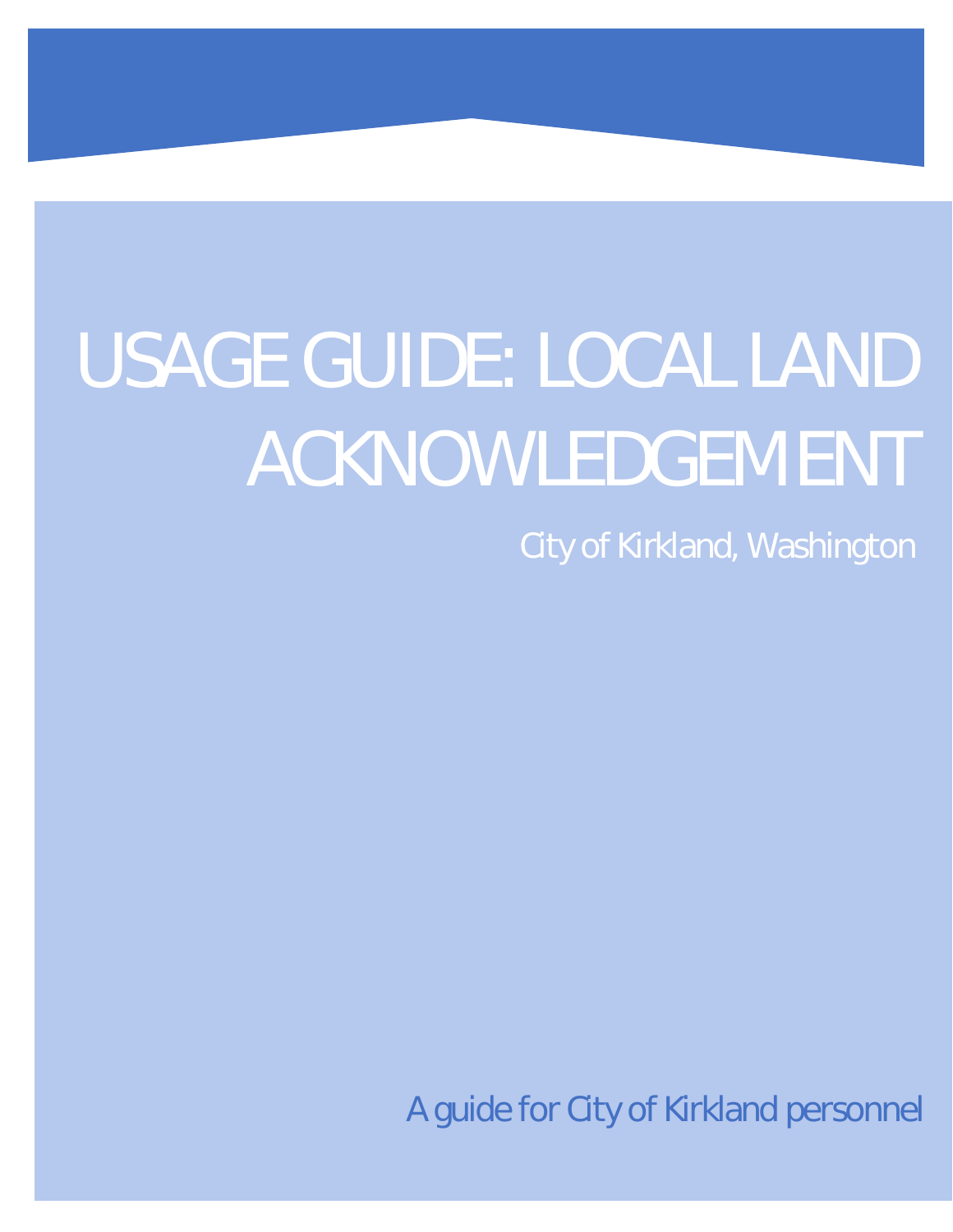

The purpose of this use guide is to provide options for City of Kirkland Employees, Volunteers, and Elected/Appointed Officials to use Kirkland's Local Land Acknowledgement.

## What is a Land Acknowledgement?

A land acknowledgement is a formal statement that pays tribute to, expresses gratitude and respect for, and helps raise awareness of the Indigenous inhabitants of the local land—past and present. Land acknowledgements are ceremonial in nature and do not carry any legal authority. Land acknowledgements have been adopted by other cities in Washington, including the cities of Edmonds, Everett, and Spokane. Other cities throughout the country have also adopted land acknowledgements, including the cities of Denver, Colorado; Eden Prairie, Minnesota; and Eureka, California.

Kirkland's adopted Land Acknowledgement was informed by input by tribal leaders and has been reviewed by them, though the final acknowledgement is specific to Kirkland and is not the official position of any of the consulted tribal organizations. In adopting this local land acknowledgement, the City is not taking a position on the status of federal recognition for any tribe.

The City Council adopted a local land acknowledgement on December 16, 2021. More information can be found on the City's website: www.kirklandwa.gov/LandAcknowledgement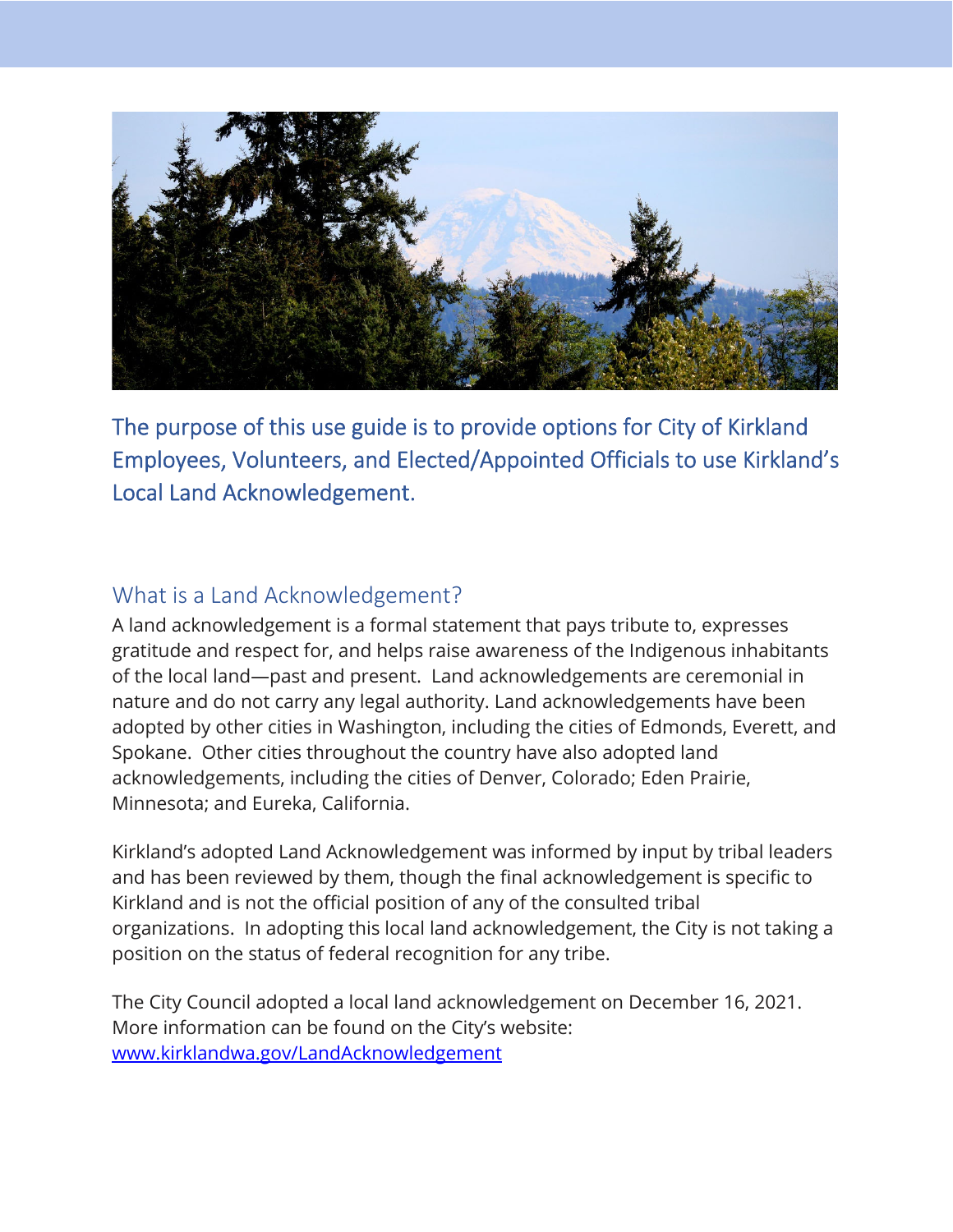# Kirkland's Official Local Land Acknowledgement Statement

We acknowledge that the Southern Salish Sea region lies on the unceded and ancestral land of the Coast Salish peoples, the Duwamish, Muckleshoot, Puyallup, Skykomish, Snoqualmie, Snohomish, Suquamish and Tulalip tribes and other tribes of the Puget Sound Salish people, and that present-day City of Kirkland is in the traditional heartland of the Lake People and the River People. We honor with gratitude the land itself, the First People - who have reserved treaty rights and continue to live here since time immemorial – and their ancestral heritage.

## Options for Land Acknowledgement Usage

The Land Acknowledgement can be used:

- 1. To open City Meetings or Events
- 2. To help introduce Neighborhood, Master, or Strategic Plans, Reports and Other Adopted Documents
- 3. On City Signage and Maps

Guidelines for each usage are provided below. Please contact the City Manager's Office if you are planning to use the Land Acknowledgement for options #2 and #3.

## City Meetings or Events

Regarding City Council meetings, the Land Acknowledgement should:

- Be printed on every regular and special Council meeting agenda, and
- Read out loud at Council meetings where appropriate, as determined by the Mayor.

Additionally, the Land Acknowledgement can be used at the beginning of meetings or other events hosted by the City. Such meetings could include, but aren't limited to:

- City staff meetings
- City Board or Commission meetings
- Community meetings hosted by the City, such as town halls, open houses, focus groups, or similar.
- Ceremonial events, such as ribbon-cuttings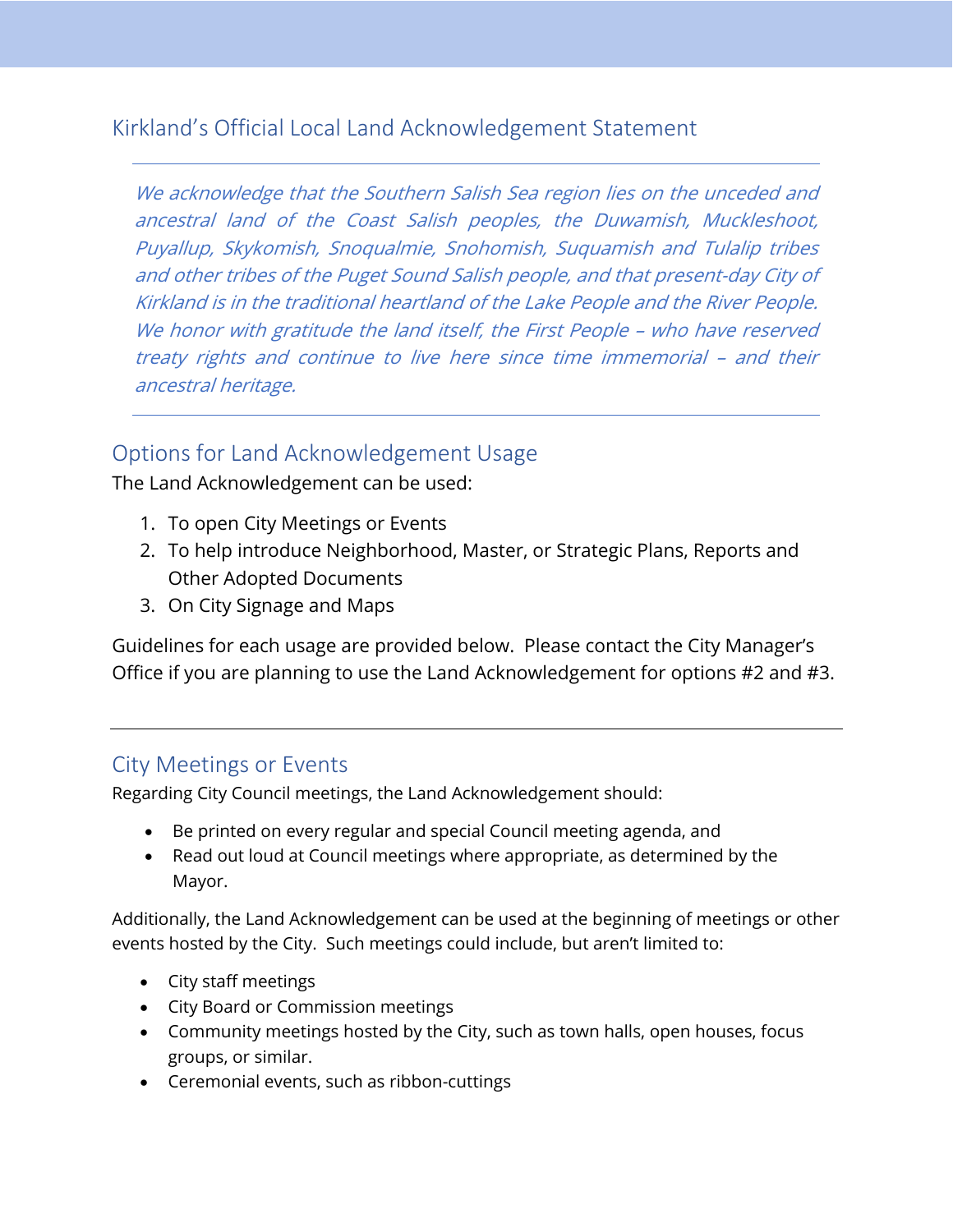## It is not recommended to assert or suggest using the Land Acknowledgement for meetings hosted by other organizations.

Recommendations for Usage at City Meetings or Events:

- The Land Acknowledgement should be read at the beginning of meetings or events.
- Keep it simple and direct: "Before we start, I would first like to read the City's adopted Land Acknowledgment statement…"
- Best practice guidance from Indigenous People is that you speak from your heart when reading the Land Acknowledgement but don't make it a performance.
- Do not include other announcements about social, political, or City initiatives alongside the Land Acknowledgement – it should be and feel separate from any other announcements.

If anyone at your meeting or event has a question or concern about why you began the meeting with the Land Acknowledgement, you can refer them to the City's website (kirklandwa.gov/LandAcknowledgement) and/or the City's Manager Office.

# City of Kirkland Neighborhood, Master, or Strategic Plans, Reports and Other Adopted Documents

The full text of the Land Acknowledgement can be added to the beginning of City Neighborhood, Master, or Strategic Plans, Reports and Other Adopted Documents. In this context, "Adopted Documents" is defined as policy documents that are adopted by the City Council.

For such documents, the full text of the Land Acknowledgement should be used, with the following header and footer:

## City of Kirkland Local Land Acknowledgement

"We acknowledge that the Southern Salish Sea region lies on the unceded and ancestral land of the Coast Salish peoples, the Duwamish, Muckleshoot, Puyallup, Skykomish, Snoqualmie, Snohomish, Suquamish and Tulalip tribes and other tribes of the Puget Sound Salish people, and that present-day City of Kirkland is in the traditional heartland of the Lake People and the River People. We honor with gratitude the land itself, the First People – who have reserved treaty rights and continue to live here since time immemorial – and their ancestral heritage."

Visit www.kirklandwa.gov/LandAcknowledgement for more information.

As some documents have pages that are intentionally left blank, the Land Acknowledgement should appear on the first page that has text after the cover page. The Land Acknowledgement should appear before all other text elements.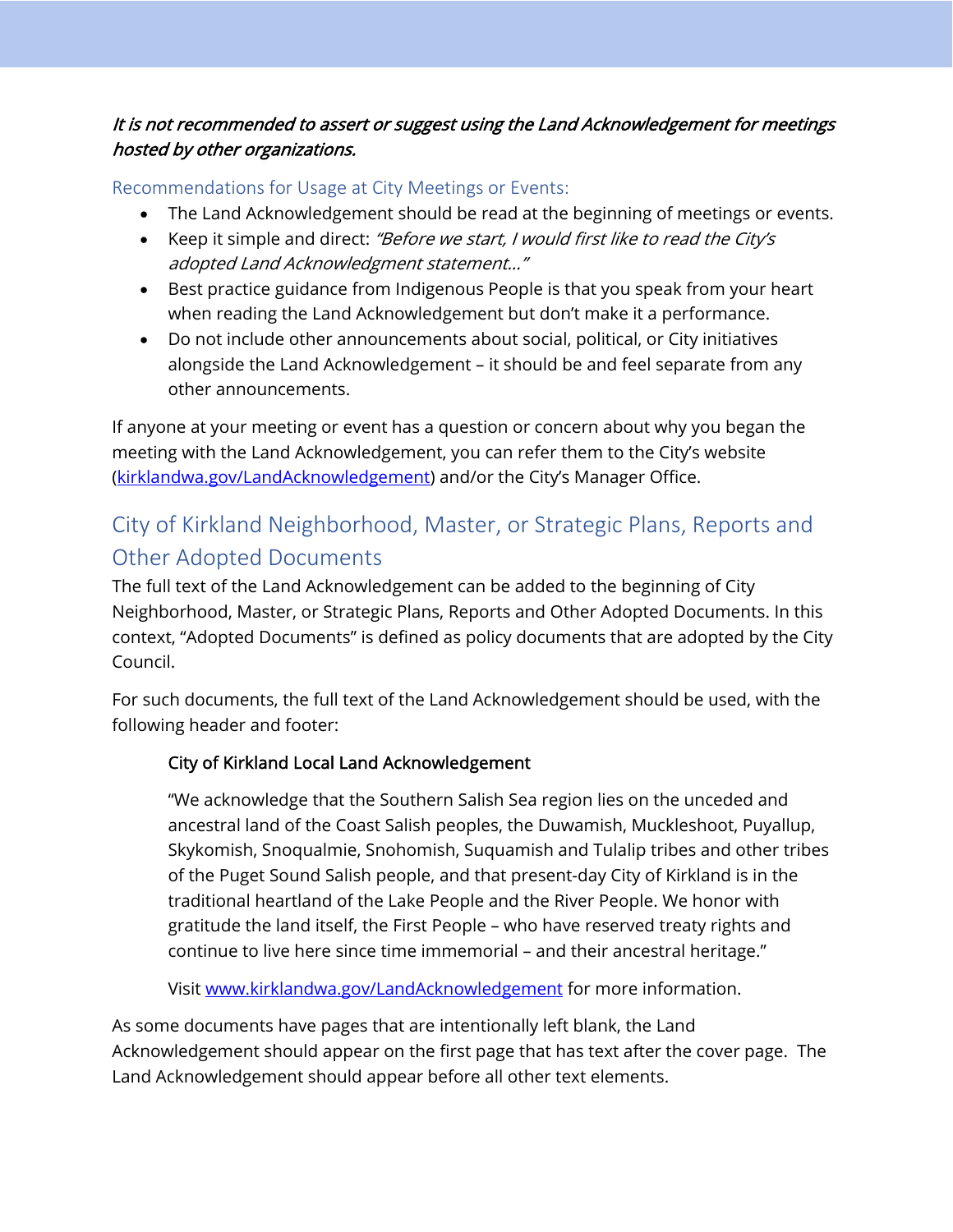No visual or graphic should accompany or be integrated into the Land Acknowledgement text.

The Land Acknowledgement should be set in the same font as other text in the document. Italics may be used at the author's discretion.

## Signage and Maps

The Land Acknowledgement can be added to printed City signage and maps. These could include, but aren't limited to:

- Folded paper City maps, such as the "Kirkland Parks, Facilities, & Trails Guide"
- Large format maps, such as in a City park or on the Cross Kirkland Corridor
- Informational kiosks, such as in a City park

For such a use, the full text of the Land Acknowledgement should be used, with the following header and footer:

## City of Kirkland Local Land Acknowledgement

"We acknowledge that the Southern Salish Sea region lies on the unceded and ancestral land of the Coast Salish peoples, the Duwamish, Muckleshoot, Puyallup, Skykomish, Snoqualmie, Snohomish, Suquamish and Tulalip tribes and other tribes of the Puget Sound Salish people, and that present-day City of Kirkland is in the traditional heartland of the Lake People and the River People. We honor with gratitude the land itself, the First People – who have reserved treaty rights and continue to live here since time immemorial – and their ancestral heritage."

Visit www.kirklandwa.gov/LandAcknowledgement for more information.

No visual or graphic should accompany or be integrated into the Land Acknowledgement text.

The Land Acknowledgement should be set in the same font as other text in the document. Italics may be used at the author's discretion.